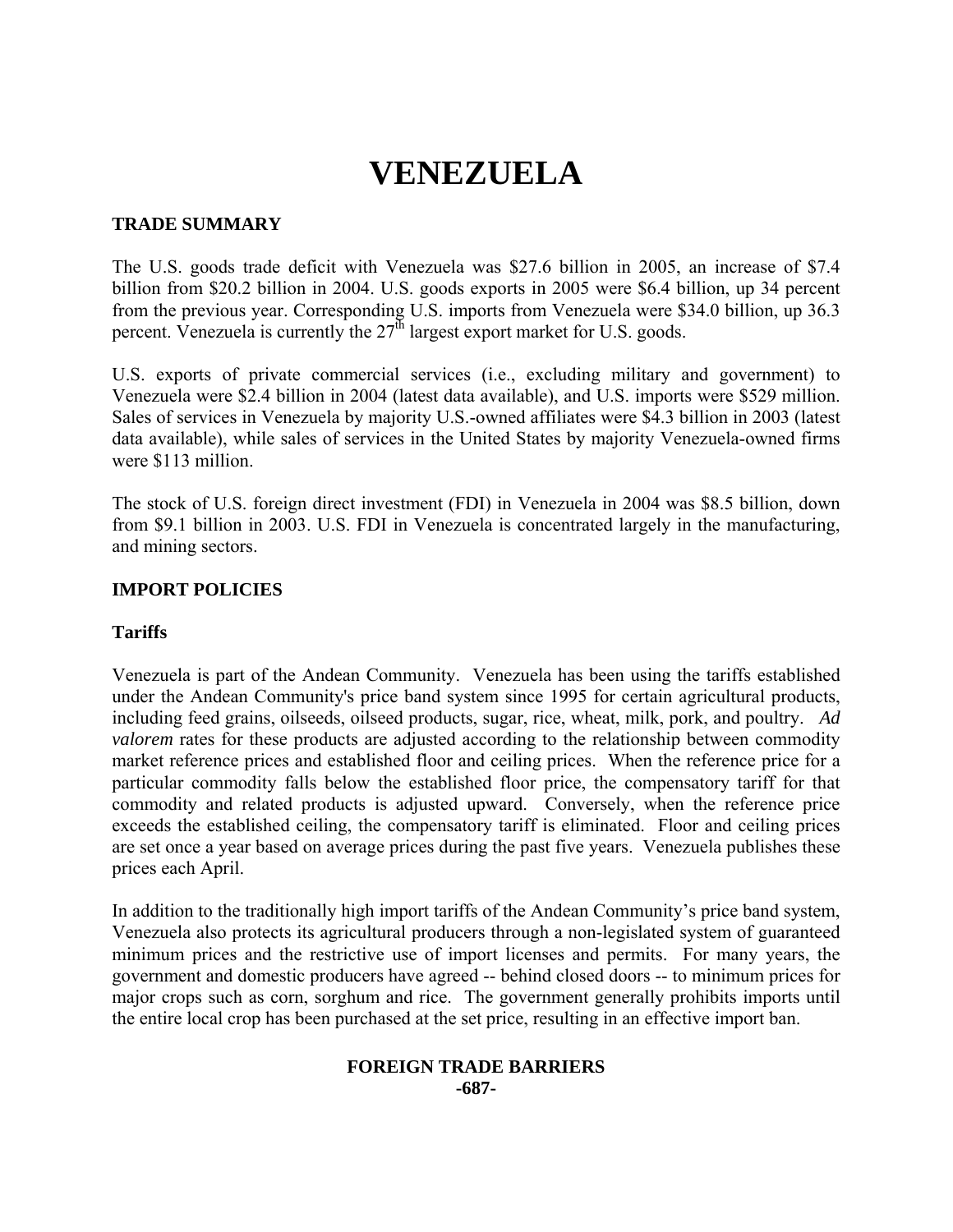Under its WTO commitments, Venezuela is entitled to maintain tariff-rate quotas (TRQ) for up to 62 Harmonized System code headings, but its administration of the TRQs has been arbitrary and nontransparent and has negatively affected trade in basic agricultural commodities as well as processed products. The issuance of import licenses and sanitary permits has become very restrictive. Import licenses as well as the correspondent sanitary permits are needed for corn, sorghum, oilseeds, and dairy products. Only sanitary permits are needed for products where the licensing system has not yet been implemented, such as beef, pork, poultry, fruits, and vegetables. The Venezuelan government has denied import licenses for both in-quota and overquota quantities, even though importers are often willing to pay the over-quota tariff for additional quantities of some products*.* Furthermore, for some products eligible for TRQs, the Venezuelan government has not taken the necessary steps to publish regulations establishing the TRQ mechanism. For other products, such as pork, the government has refused to activate the quota at all.

Under the Andean Community's Common Automotive Policy, assembled passenger vehicles constitute an exception to the 20 percent maximum tariff and are subject to 35 percent import duties.

## **Non-Tariff Measures**

In response to the rapid decline in the value of the national currency, the Bolivar, following a two-month general strike that brought oil production to a near standstill, the Central Bank of Venezuela halted trade in Bolivars on January 22, 2003. President Chavez announced the creation of an Exchange Administration Board (CADIVI) on February 5, 2003, to regulate the purchase and sale of foreign currency. During much of 2003, CADIVI was unable to process requests for authorization of foreign exchange in an efficient and timely manner, and only supplied \$3.6 billion or approximately two months worth of transactions. There has been significant improvement over time. The supply of foreign currency reached a level of approximately \$15 billion in 2004, or 55 percent of approved authorizations, and \$15.8 billion or 94.1 percent of approved authorizations by November 4, 2005. The Ministry of Light Industry (formerly the Ministry of Production and Commerce) maintains a list of imports that are eligible to receive foreign currency approval. This list has grown significantly since the introduction of the exchange controls, and now includes services and the repatriation of capital. Although the number of currency certificate approvals has increased steeply, the exchange controls have put a significant constraint on imports, which currently account for 64.4 percent of requests, followed by private foreign debt with 7.8 percent and foreign investments with 6.3 percent. Exchange control authorities have repeatedly said that the exchange control system will be eased, but will remain in place permanently.

#### **FOREIGN TRADE BARRIERS -688-**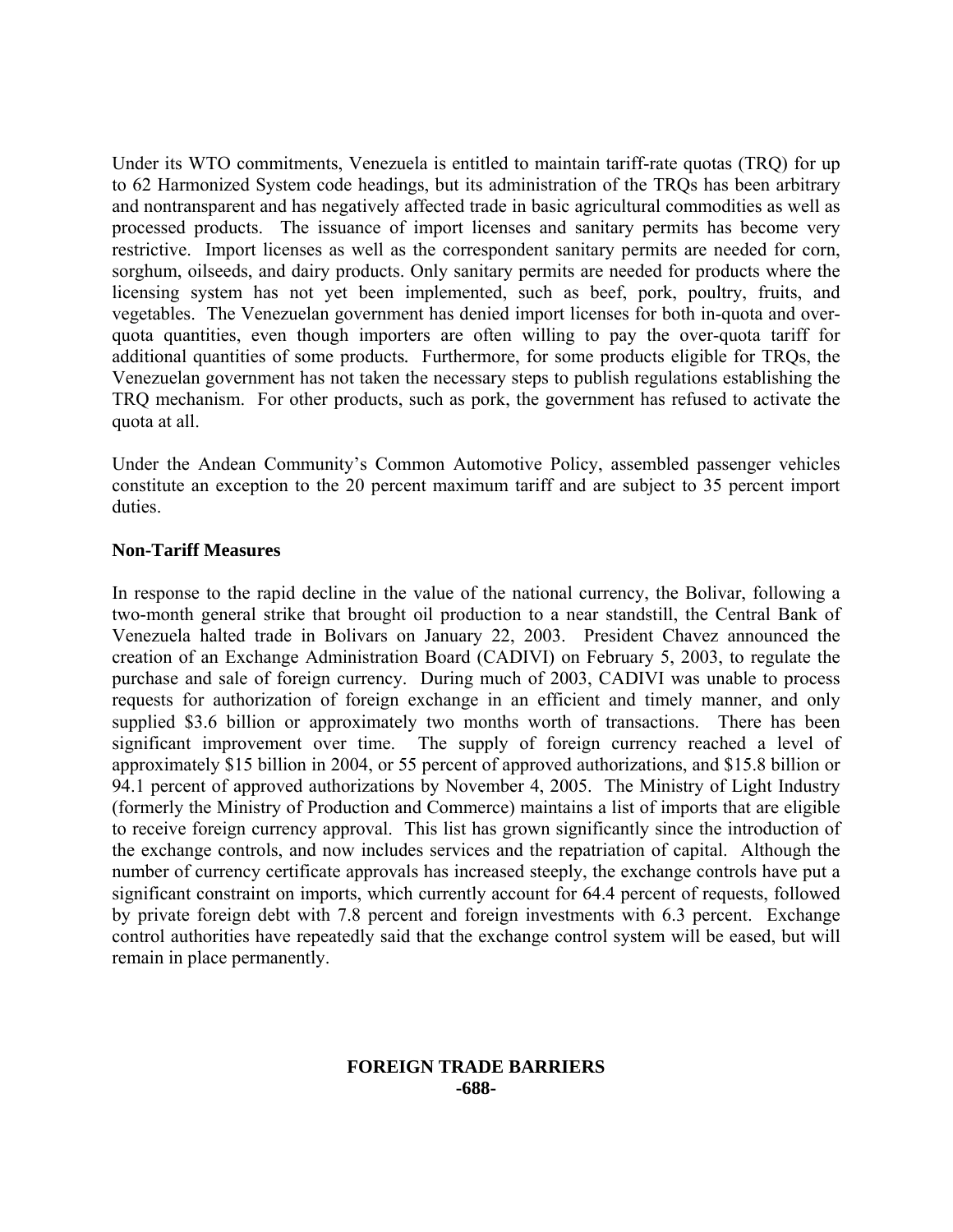The 2006 national budget recently passed to the National Assembly for ratification, does not anticipate any currency devaluations from the current parity of 2.150 Bolivars per \$1. Importers of agricultural products have received the majority of dollars available under the CADIVI system, since most basic food products are on the import list. Even so, problems with coordinating the timing of access to dollars, approval of import permits and licenses, and contracting the shipments have led to numerous delays and cancelled shipments. Trade in higher value products, such as apples, pears, grapes, nectarines, and other fruits and nuts, has been dramatically reduced as they are not included among the list of high priority products for which foreign exchange is available.

Venezuela also requires that importers obtain sanitary and phytosanitary (SPS) permits from the Agriculture Ministry for most agricultural imports. U.S. industry has raised concerns about the use of SPS permits to unreasonably restrict agricultural and food imports, as well as the consistency of Venezuela's SPS practices with WTO requirements. These practices have particularly affected trade in pork, poultry, beef, apples, grapes, pears, nuts, onions and potatoes. Industry representatives have reported that Venezuela also restricts the sale of nutritional supplements or natural products to pharmacies, limiting direct sales efforts.

Although the Venezuelan government has not published requirements on absorption agreements, it has been common practice for years to require the purchase of domestic production before issuing import licenses or permits. Imports of yellow corn are dependent upon the purchase of local sorghum and/or white corn. Soybean meal imports are dependent upon the purchase of "domestically produced" soybean meal that is crushed from imported soybeans, and permits for grape and black bean imports have been tied to the purchase of local product.

In 2002, the United States Trade Representative initiated formal WTO consultations with Venezuela on its agricultural import license procedures for a wide-range of products. Canada, the EU, Chile, Argentina, and New Zealand participated in the first round of consultations. Official consultations were held in November 2002 in Geneva. A subsequent exchange of letters on the SPS permit system was conducted in 2003. During the most recent meeting of the WTO Committee on Agriculture in November 2004, the United States again raised questions about permit and licensing procedures. At that time, Venezuela argued that these questions should be discussed under the WTO Sanitary and Phytosanitary Committee.

Venezuela prohibits the importation of used cars, buses, and trucks; used tires; and used clothing. No other quantitative import restrictions exist for industrial products. Some products such as cigarette paper, bank notes, weapons of war and certain explosives can only be imported by government agencies (tax authorities calculate the cigarette tax on the volume of cigarette paper imported by the manufacturers). The government can delegate authority to import on its behalf and can place orders for such products with the local sales agents of the foreign manufacturers.

#### **FOREIGN TRADE BARRIERS -689-**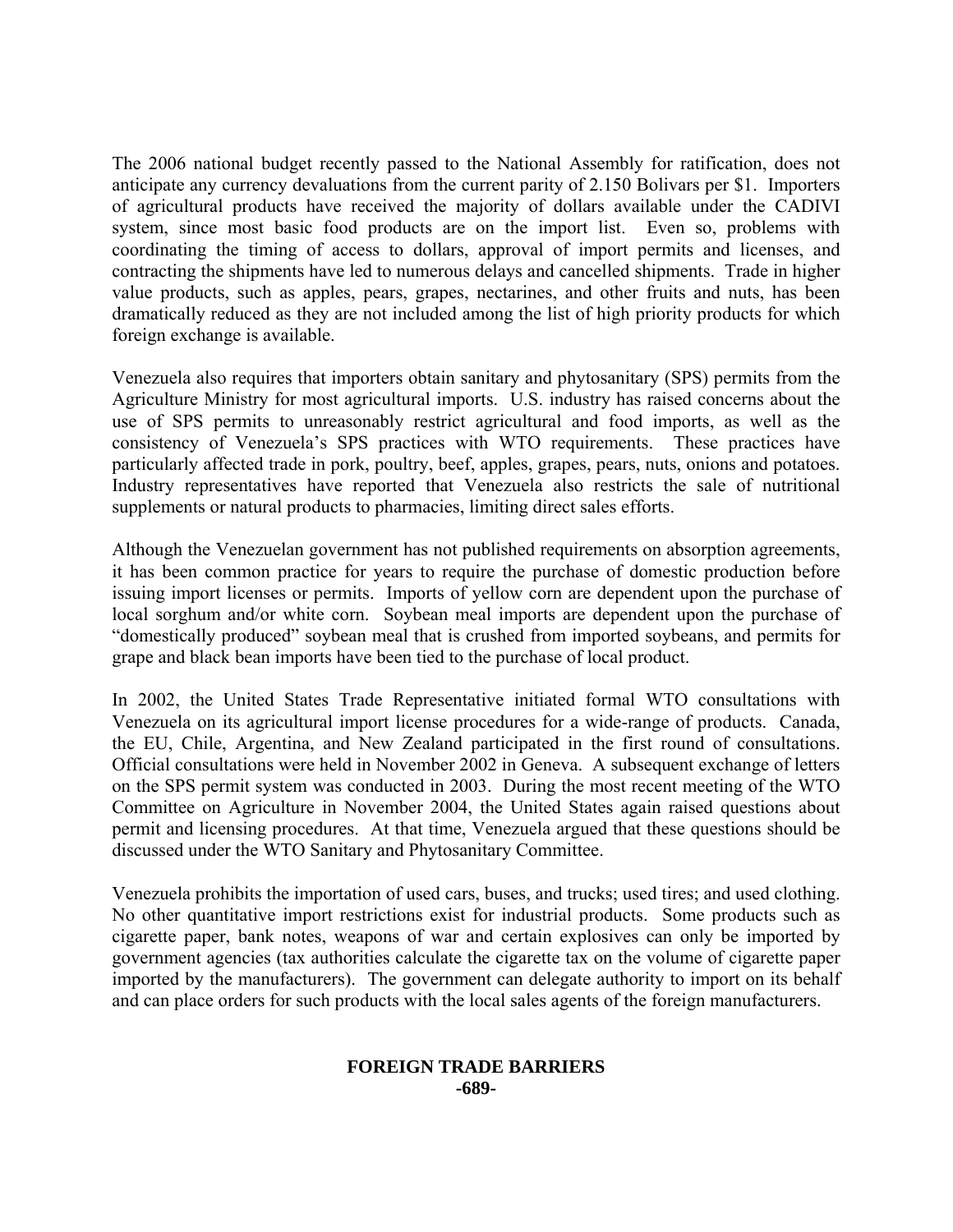# **STANDARDS, TESTING, LABELING AND CERTIFICATION**

Some Venezuelan importers of U.S. products have alleged that Venezuela applies product standards more strictly to imports than to domestic products. The certification process is expensive. The Venezuelan Commission for Industrial Standards normally requires certification from independent laboratories located in Venezuela, but at times will accept a certificate from independent laboratories elsewhere.

Venezuela's labeling regulations, which became effective in 2002, established the register of domestic manufacturers and importers of clothing and footwear, as well as the minimum labeling requirements for all clothing and footwear products marketed in Venezuela. Imported product labels must include the legal name or tax payer number of the Venezuelan importer. Industry reports that such information is difficult if not impossible to know during the construction process when permanent labels are attached. Re-labeling of products upon entry to meet these requirements results in additional costs and delays.

# **GOVERNMENT PROCUREMENT**

Venezuela's government procurement law covers purchases by government entities, national universities and autonomous state and municipal institutions. The law requires a contracting agency to prepare a budget estimate for a procurement based on reference prices maintained by the Ministry of Production and Commerce. This estimate is to be used in the bidding process. The law forbids discrimination against tenders based on whether they are national or international. However, the law also states that the President can mandate temporary changes in the bidding process "under exceptional circumstances," or in accordance with "economic development plans" to promote national development, or to offset adverse conditions for national tenders. These measures can include margins of domestic price preference; reservation of contracts for nationals; requirements for domestic content, technology transfer and/or the use of human resources; and other incentives to purchase from companies domiciled in Venezuela. For example, government decree 1892 establishes a 5 percent preference for bids from companies with over 20 percent local content. In addition, half of that 20 percent of content must be from small to medium-sized domestic enterprises. The Government of Venezuela (GOV) is increasingly awarding contracts directly, thus avoiding competition required by the government procurement law.

In an effort to move away from proprietary software products, the Government of Venezuela in 2004 introduced a law mandating the use of open-source software in government entities and public institutions. This is expected to reduce the demand for U.S. software products somewhat, though much software currently in use is unlicensed or pirated.

## **FOREIGN TRADE BARRIERS -690-**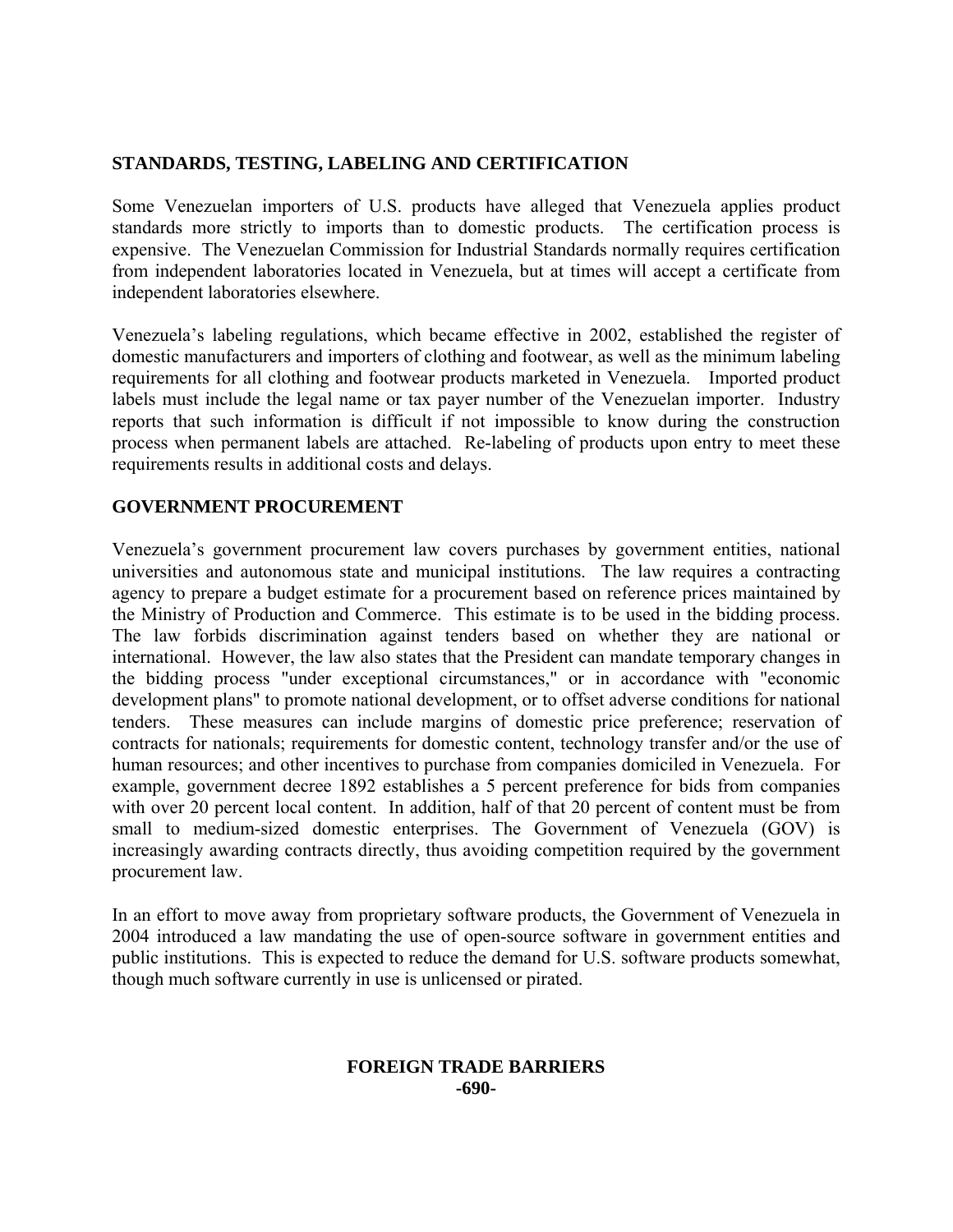The Venezuelan government has created a huge food distribution network, aimed at low-income people. CASA (Corporación de Abastecimiento y Servicios Agrícolas) is the government food purchasing entity, and MERCAL (Mercado de Alimentos) is a government organization created for the commercialization and marketing of food products*.* The state-trading entity, CASA, purchases both domestic and imported products. To date, it has purchased sugar, rice, wheat flour, black beans, milk powder, edible oil, margarine, poultry, and eggs from a variety of countries*.* MERCAL now distributes more than 30 percent of all basic food staples consumed in Venezuela, offering products at prices that are lower than those of controlled-price products. CASA and Mercal compete with private industry, although the private sector also supplies products to this chain. The private sector has complained that CASA has an unfair advantage because it is ensured access to dollars, import licenses, and permits. Furthermore, CASA, as a government entity, imports products without tariffs and customs duties.

The GOV has also created several state-owned enterprises, such as CVA Cereals and Oilseeds, CVA Dairy, and CVA Sugar, to supply the food network. Additionally, the GOV has controlled food prices since 2003, when it set prices for 107 food products. In addition to price controls, the government implemented exchange controls in an attempt to keep food prices low and to control inflation. Nevertheless, at times these measures have had the opposite effect and have created new distortions in the market, such as temporary scarcities of certain products. Huge increases in input prices, as well as the need to maintain at least a reasonable profit margin, have led both producers and merchants to reduce production, withhold product for sale, or illegally sell outside the controlled price. There has never been an admission of such activities. Some products frequently disappear from the market shelves, and some end up in the Colombian market, which does not have price regulations.

Venezuela is not a signatory to the WTO Agreement on Government Procurement.

# **EXPORT SUBSIDIES**

Exporters of selected agricultural products -- coffee, cocoa, some fruits, and certain seafood products -- are eligible to receive a tax credit equal to 10 percent of the export's value.

# **INTELLECTUAL PROPERTY RIGHTS (IPR) PROTECTION**

Venezuela is a member of the World Intellectual Property Organization (WIPO). It is also a signatory to the Berne Convention for the Protection of Literary and Artistic Works, the Geneva Phonograms Convention, the Universal Copyright Convention, and the Paris Convention for the Protection of Industrial Property.

The Venezuelan Industrial Property Office's (SAPI) actions and occasional publicly stated antagonism towards IPR often draw criticism from IPR advocates and right holders. Protection of IPR is also hindered by the lack of adequate resources for the Venezuelan copyright and

# **FOREIGN TRADE BARRIERS**

**-691-**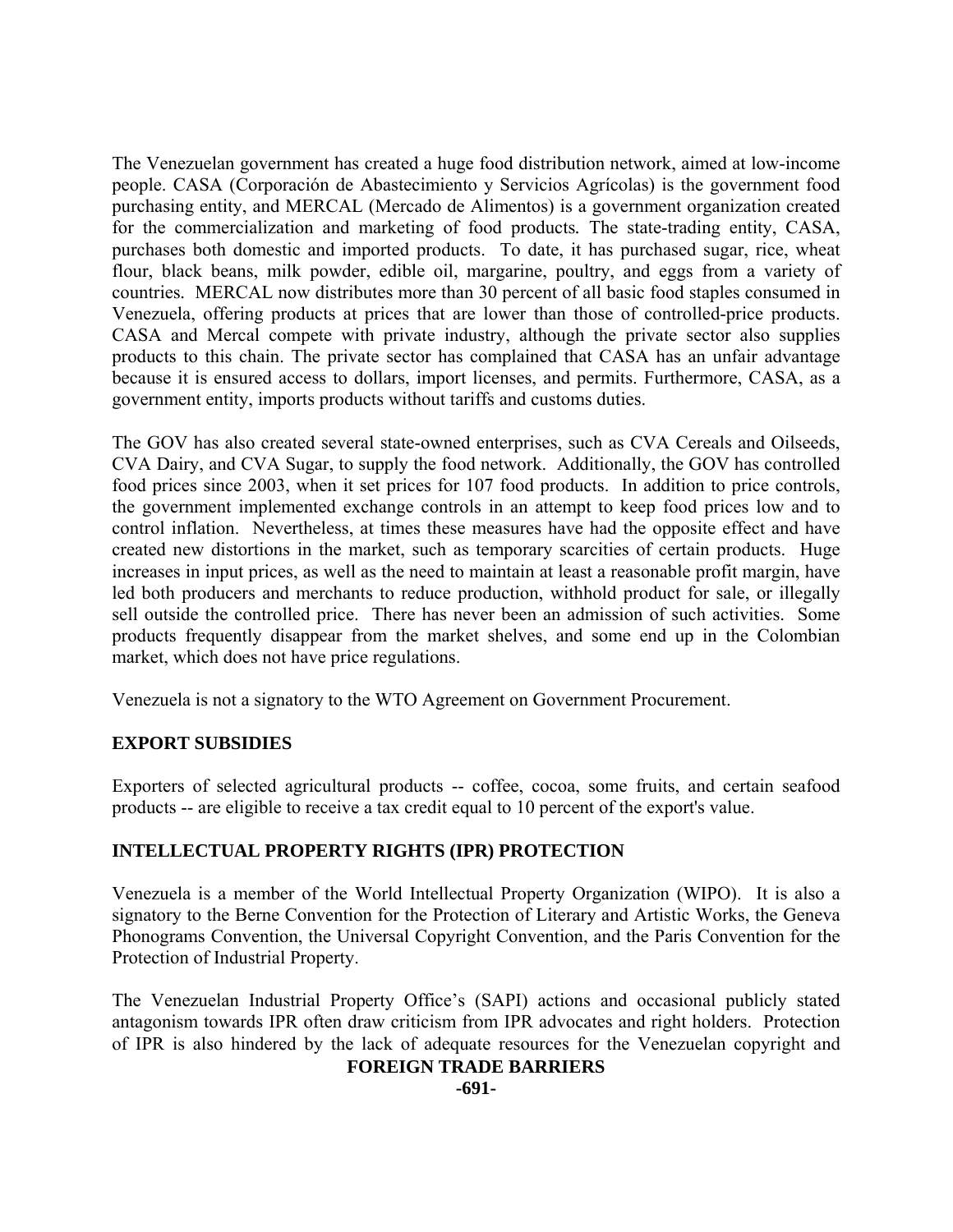trademark enforcement police (COMANPI) and for the special IPR prosecutor's office. Venezuela's tax agency, SENIAT, is promoting several measures to fight piracy in an effort to reduce tax evasion, including a new anti-piracy law and the introduction of a tax on street vendors. According to industry representatives, SENIAT seems to be a promising enforcement entity due to its technical and financial capabilities.

Unfortunately, pirated software, music, and movies remain readily available throughout the country, and levels of piracy are increasing. In the 2005 Annual Review, Venezuela was placed on USTR's Special 301 "Priority Watch List."

# **Copyrights**

Andean Pact Decision 351 and Venezuela's 1993 Copyright Law provide the legal framework for the protection of copyrights. The 1993 Copyright Law is modern and comprehensive and extends copyright protection to all creative works, including computer software. A National Copyright Office was established in 1995 and given responsibility for registering copyrights, as well as for controlling, overseeing and ensuring compliance with the rights of authors and other copyright holders. Industry experts are concerned about a proposed new copyright law that would require the mandatory registry of works in order to receive protection, reduce protection terms, hamper distribution agreements, and increase royalties.

# **Patents and Trademarks**

Venezuela provides the legal framework for patent and trademark protection through Andean Community Decision 486 and the 1955 National Industrial Property Law. Andean Community Decision 486 implements the TRIPS Agreement to a degree, but Venezuela falls short with respect to its domestic laws. Andean Community Decision 345 covers protection for plant varieties.

U.S. companies remain concerned about the impact of the Andean Tribunal's 2002 interpretation of Articles 14 and 21 of Decision 486, which do not allow for the patenting of "second-use" products (e.g. new uses of previously known or patented products). Under pressure from the Andean Community and in line with some changes in leadership at SAPI, Venezuela has revoked previously issued patents. Very few patents for new pharmaceuticals were awarded in 2004. Since 2002, Venezuela's food and drug regulatory agency (INH) began approving the commercialization of new drugs, which were the bioequivalent of innovative drugs that previously received INH marketing approval, thereby denying the innovative drug companies protection against unfair competition of their test data as required by TRIPS. In effect, the government now allows unfair reliance on the test data, which required lengthy and expensive development, to be used by others seeking marketing approval for the same products.

## **FOREIGN TRADE BARRIERS -692-**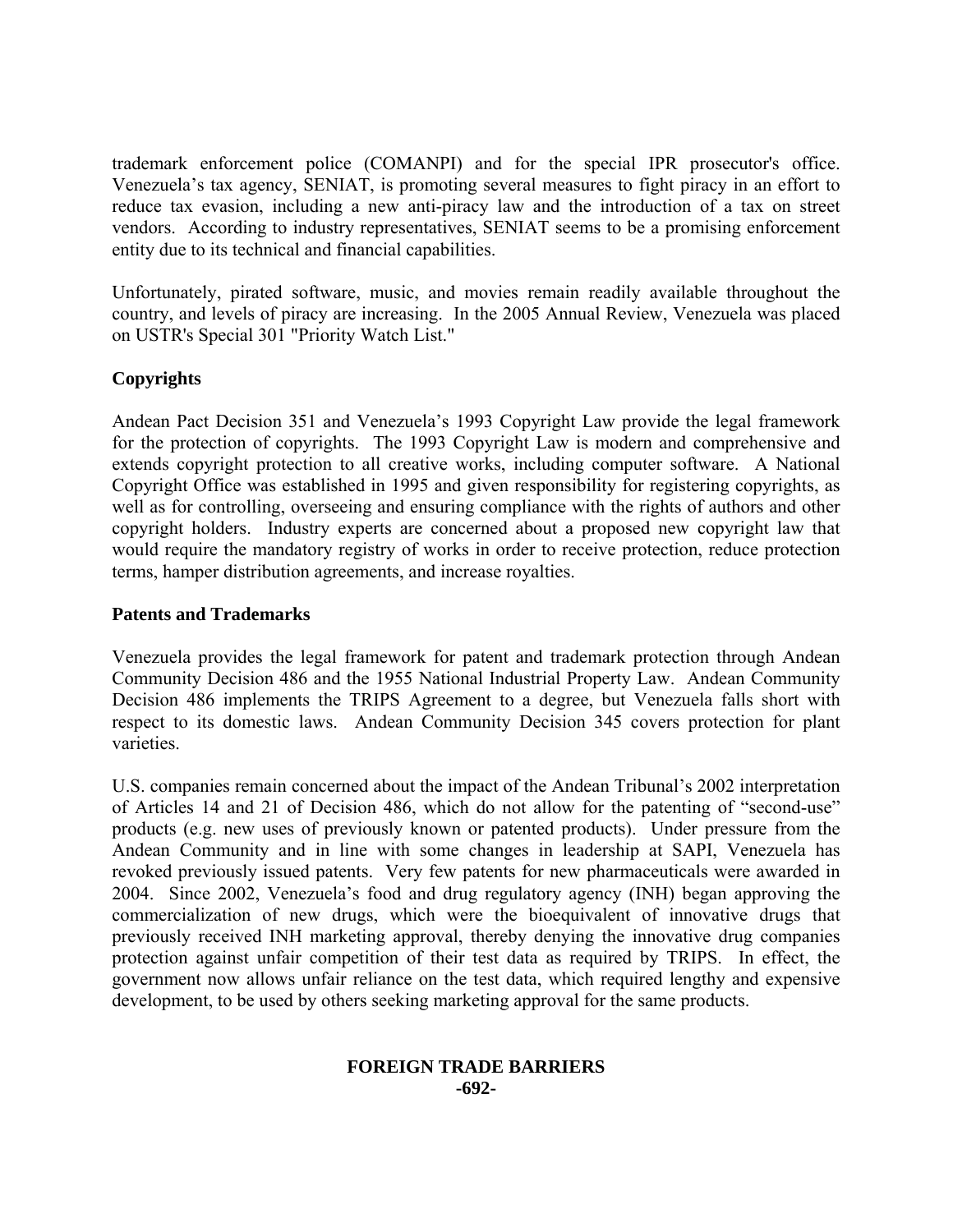## **Enforcement**

The Venezuelan copyright and trademark enforcement branch of the police (COMANPI) continues to provide copyright enforcement support with a small staff of permanent investigators. A lack of personnel, coupled with a very limited budget and inadequate storage facilities for seized goods, has forced COMANPI to work with the National Guard and private industry to improve enforcement of copyrighted material. COMANPI can only act based on a complaint by a copyright holder. It cannot carry out an arrest or seizure on its own initiative, leading to weaker enforcement.

## **SERVICES BARRIERS**

Venezuela maintains restrictions on a number of service sectors. Venezuela requires that certain professions be licensed in Venezuela (e.g., engineers, architects, economists, business consultants, accountants, lawyers, doctors, veterinarians and journalists). Foreign nationals wishing to practice these professions in Venezuela must have their credentials validated by a Venezuelan university, provided that a reciprocity agreement exists with their country of origin. Some (particularly government-related) accounting and auditing functions require Venezuelan citizenship, and only Venezuelan citizens may act as accountants for companies with publicly traded stock valued at more than 25 percent. A foreign lawyer cannot provide legal advice on foreign or international law without being licensed in the practice of Venezuelan law.

Foreigners are required to establish a commercial presence for the provision of engineering services. Foreign consulting engineers must work through local firms or employ Venezuelan engineers. There is a law governing public service tenders that gives preferential treatment to Venezuelan firms for projects financed with public funds. Foreign participation is restricted to a maximum of 19.9 percent in professional firms.

Venezuela limits foreign equity participation (except from other Andean Community countries) to 20 percent in enterprises engaged in television and radio broadcasting and Spanish language newspapers.

The government enforces a "one-for-one" policy that requires foreign musical performers giving concerts in Venezuela to share stage time with national entertainers. There is also an annual quota regarding the distribution and exhibition of Venezuelan films. At least half of the television programming must be dedicated to national programs, and at least half of FM radio broadcasting must be dedicated to Venezuelan music.

Finally, in any enterprise with more than 10 workers, foreign employees are restricted to 10 percent of the work force, and Venezuelan law limits foreign employee salaries to 20 percent of the payroll.

#### **FOREIGN TRADE BARRIERS -693-**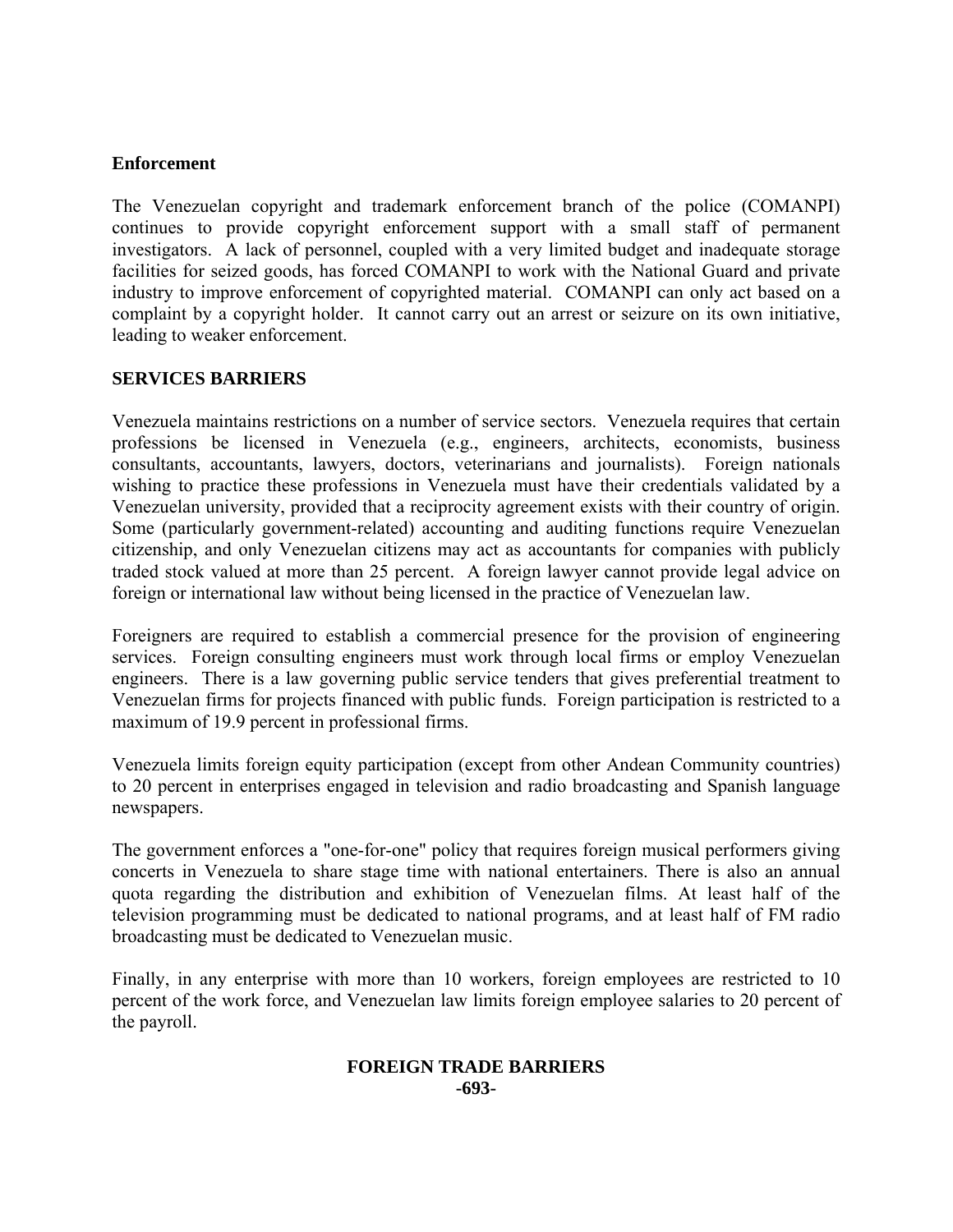By signing the 1997 WTO Financial Services Agreement, Venezuela made certain commitments to provide market access for banking, securities, life and non-life insurance, reinsurance and brokerage activities. Venezuela did not make commitments on pensions, or on maritime, aviation and transportation insurance, and it reserved the right to apply an economic needs test as part of the licensing process.

Rules governing maritime activities and transportation insurance were issued in 2001 in a package of 49 laws passed under enabling powers granted to President Chavez in 2000. A new law for civil aviation was passed in June 2005. Many of the laws still need implementing regulations. The impact of the legislation is, therefore, still unclear.

# **INVESTMENT BARRIERS**

The government continues to control key sectors of the economy, including oil, petrochemicals and much of the mining and aluminum industries. Venezuela began an ambitious program of privatization under the Caldera administration, but under President Chavez further privatization has been halted.

Foreign investment continues to be restricted in the petroleum sector. The exploration, production, refinement, transportation, storage, and foreign and domestic sale of hydrocarbons are reserved to the state. However, private companies may engage in hydrocarbons-related activities through operating contracts and equity joint ventures with the state-owned oil company Petroleos de Venezuela, S.A. (PDVSA). The Venezuelan constitution reserves ownership of PDVSA to the Venezuelan government. Sales to foreign investors of interests in subsidiaries and affiliates of PDVSA are permitted. In the early 1990s, the Venezuelan government partially opened the sector to private investment in order to promote new petrochemical joint ventures and to bring inactive oil fields back into production. Almost 60 foreign companies, representing 14 different countries, participated in these partial privatizations. PDVSA and foreign oil companies signed 33 operating contracts for marginal fields after three rounds of bidding.

The Hydrocarbons Law of 2001 has raised concerns in the industry as it mandates a minimum 51 percent national participation in future projects and increases most royalties paid to the government from 16.67 percent to 30 percent. Over the last two years, the national government has made a number of changes in royalty policies, tax policies, and contracts that have substantially increased the uncertainty for companies operating in Venezuela. In recent months, the government commenced the "migration" of operating contracts to mixed companies, looking to conform the contracts to the 2001 Hydrocarbons Law under which it would hold a controlling interest. Recently, however, the Minister of Energy and Petroleum (MEP) has placed government participation at a minimum of 60 percent.

## **FOREIGN TRADE BARRIERS -694-**